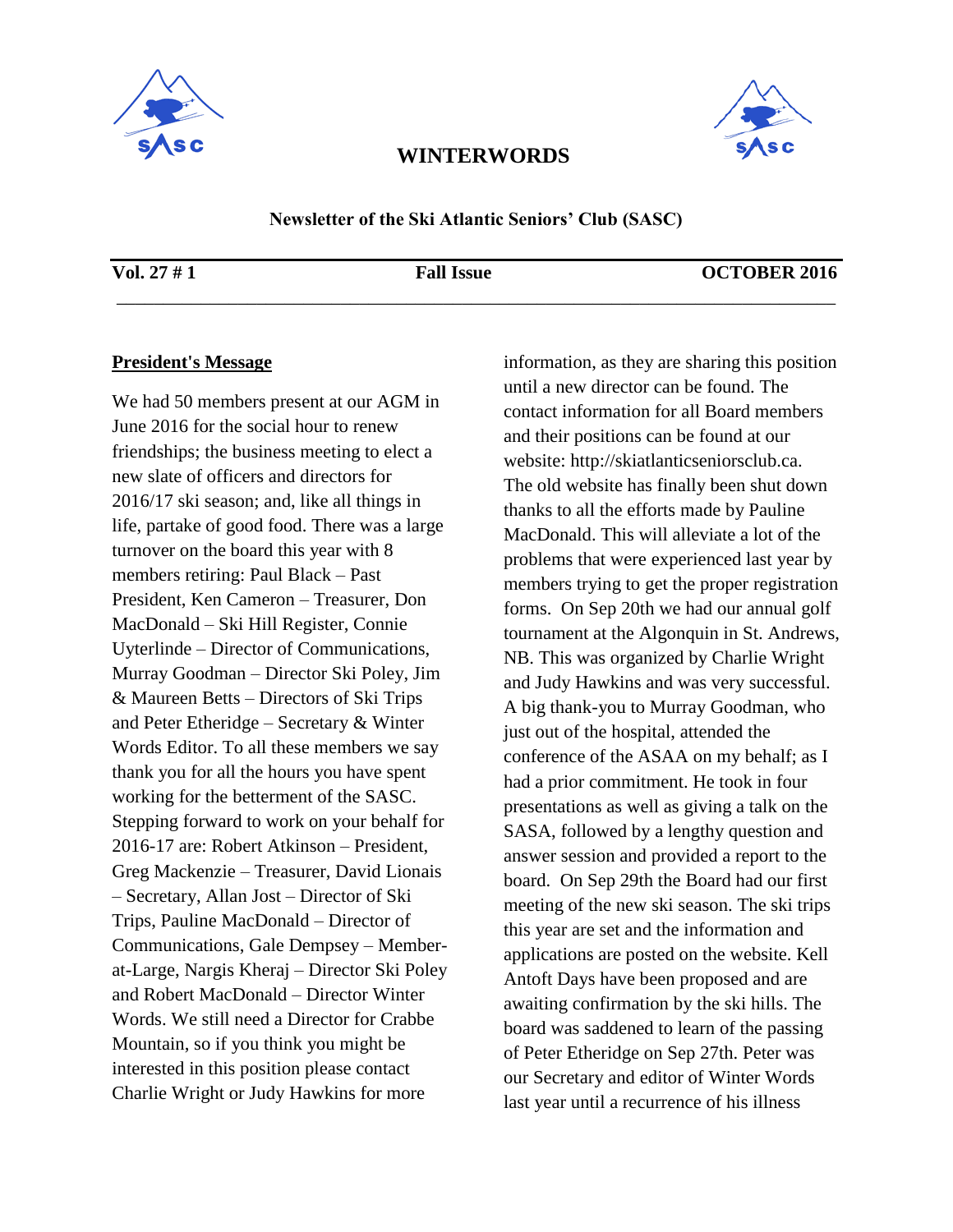



forced him to retire. Our condolences go out to his family as we hold them in our thoughts and prayers. For those who believe in the Farmer's Almanac, this is going to be a bonus year for skiing. They are calling for a winter with lots of snow and the first storm is going to be Dec 8th. Therefore don't delay, send in your applications now and be ready when the snow gets here

See you on the slopes, Robert Atkinson

# **ANNUAL GENERAL MEETING**

The Annual General meeting was held June 16th, 2016 Debert Hospitality Centre. A listing of elected Board members is at the end of this newsletter.

Watch for next year's date- all are welcome to attend.

### **SKI TRIPS**

There are 2 ski trips this year.

**Where: Mont Tremblant Resorts, Mont-Tremblant, Quebec** 

**When: Sunday January 29th to Friday February 3rd 2017.** 

Package Description: Holiday Inn Express & Suites. Room choices: standard hotel room and 1-bedroom condo 5 nights accommodation Sunday-Friday 4 Full days of skiing valid Monday to Friday Optional 5th day skiing 5 Breakfasts Monday to Friday 4 Dinners: Sunday, Tuesday-Thursday Monday morning hill tour Welcome reception Monday evening

Pricing(per person):

Single\$1024 Double:\$690 Double(condo)\$796 Triple (condo):\$650 For 5-day ski pass add \$45. Non-Skiers will pay \$180 less.

Please complete the on-line Application before Wednesday December 21st,2016. Note that all applicants must be SASC members (skiing or social). Members must provide their membership numbers prior to January 29th, 2017. Payments should be made to SKI ATLANTIC SENIORS CLUB and mailed to Chris Andrew at 101 McDonald Lake Dr., Hatchet Lake, N.S. B3T 1R7 for arrival by the due dates. For further information or questions contact Chris at 902-852-2842 or Gale Dempsey at 902429-8946, or by email: [winemaker22001@gmail.com](mailto:winemaker22001@gmail.com) (Chris) or [gidempsey@hotmail.com](mailto:gidempsey@hotmail.com) (Gale).

### Payment:

First payment (50% deposit) is required by Wednesday, December21st,2016 Final payment is due Monday January  $16^{th}$ , 2017.

Cancellation: Deposit is non-refundable for cancellation within 31 days of arrival i.e after December 28th, 2016. There is no refund for cancellations within 1 week of arrival.To apply for the trip, use the on-line application form available from the Ski Trips page of the club website.

Application Process: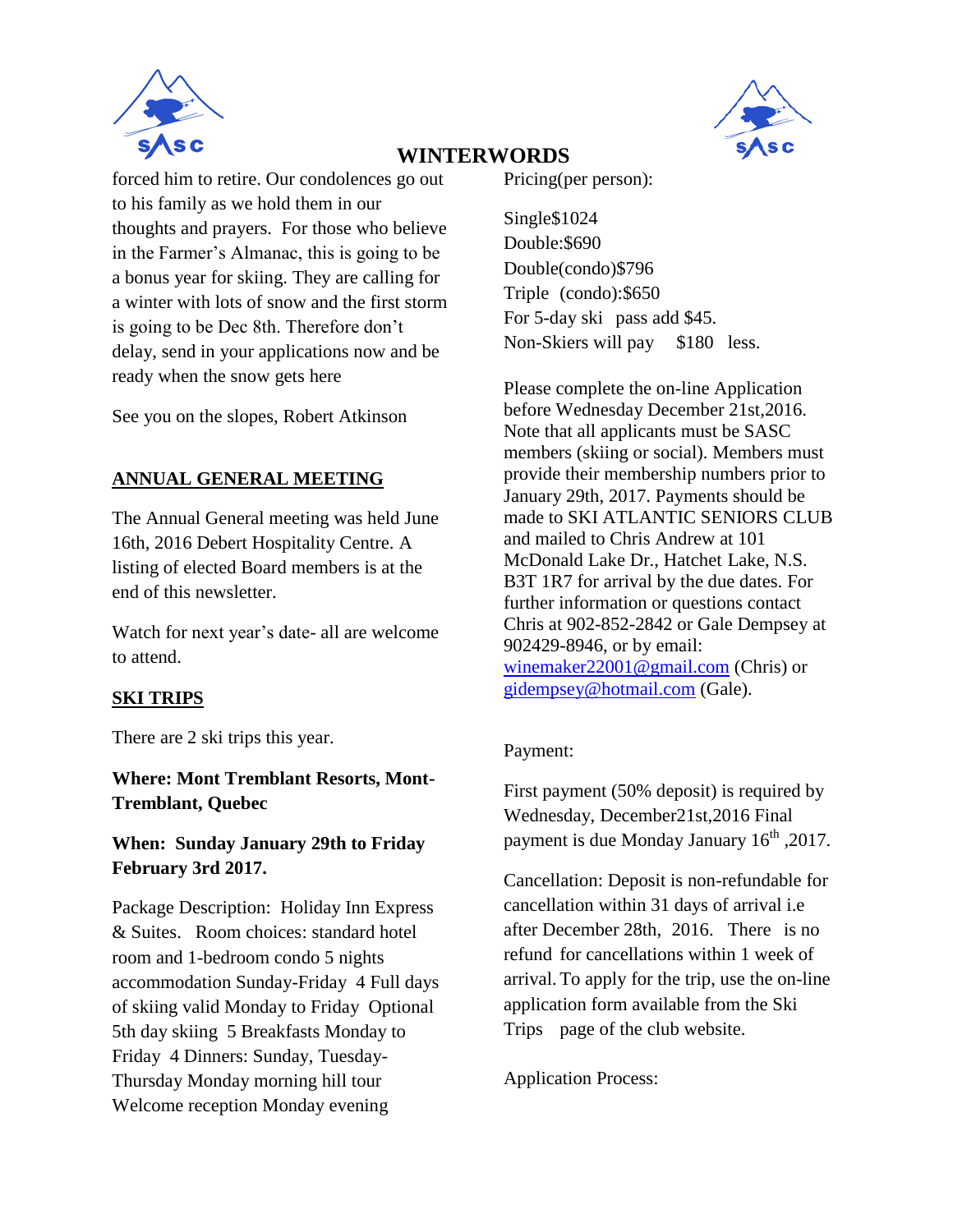



We require one application per room requested. If you have already listed your roommates on the application, the others do not need to apply separately. You do not need to have your club membership in place when you apply for the trip, but before the actual trip date you must confirm that you have completed your membership by providing your new member number to the trip coordinator, preferably by email.

The hotel rooms have either two double beds ,or one double bed and a sofa-bed. The condo units have two double beds and a sofa-bed. There is a limited number of each room type available to our group, so it may not be possible to accommodate all requests.

In principle, "quads" could be accommodated in the 1-bedroom condo provided it is two couples, but for four people requiring separate beds we would have to request a cot, and there would be extra cost. For either of these cases please contact the trip coordinator for pricing and availability before applying.

When you complete your application form online, an acknowledgement screen will be presented which provides a link to download a printable copy of your completed application for your records. You should also receive an automated message to the email address you supply which will provide the same information.

Lift Tickets:

We have observed that a significant number of people who take part in these trips depart for home on Friday mornings without skiing that day, so we have priced the default package with a 4-day ski pass instead of 5 to reduce the cost of the base package. This lift ticket is valid any 4 of the 5 days (Monday-Friday), so it should also work well for those who expect to ski a day in the middle of the week to do other activities. The additional cost for a 5-Day lift package is shown on the front page of the fact sheet.

The second trip is to New Hampshire.

# **Where: Attitash Grand Summit Hotel, Bartlett, New Hampshire When: Sunday March 5th to Friday March 10th 2017.**

Package Description:

Attitash Grand Summit Hotel and Conference center 4 Full days of skiing valid Monday to Friday (Attitash & Wildcat) Optional 5th day skiing 5 nights accommodation, Sunday - Thursday 5 Breakfasts Monday to Friday 4 Dinners Sunday, Monday, Wednesday, Thursday Welcome reception Monday evening Complimentary Sunday afternoon ski and Monday morning Mountain Tour. Amenities: (Visitattitash.com for complete description of hotel) Health Club, Heated outdoor pool and Jacuzzi Rooms: Standard (2Q bed),Studio (1 Q bed. kitchen), Studio Deluxe (1 Q bed, 1Q sofa bed, kitchen), 1 bedroom Deluxe suite (1 Q bed, 1 Q wall bed, 1 Q sofa-bed, kitchen).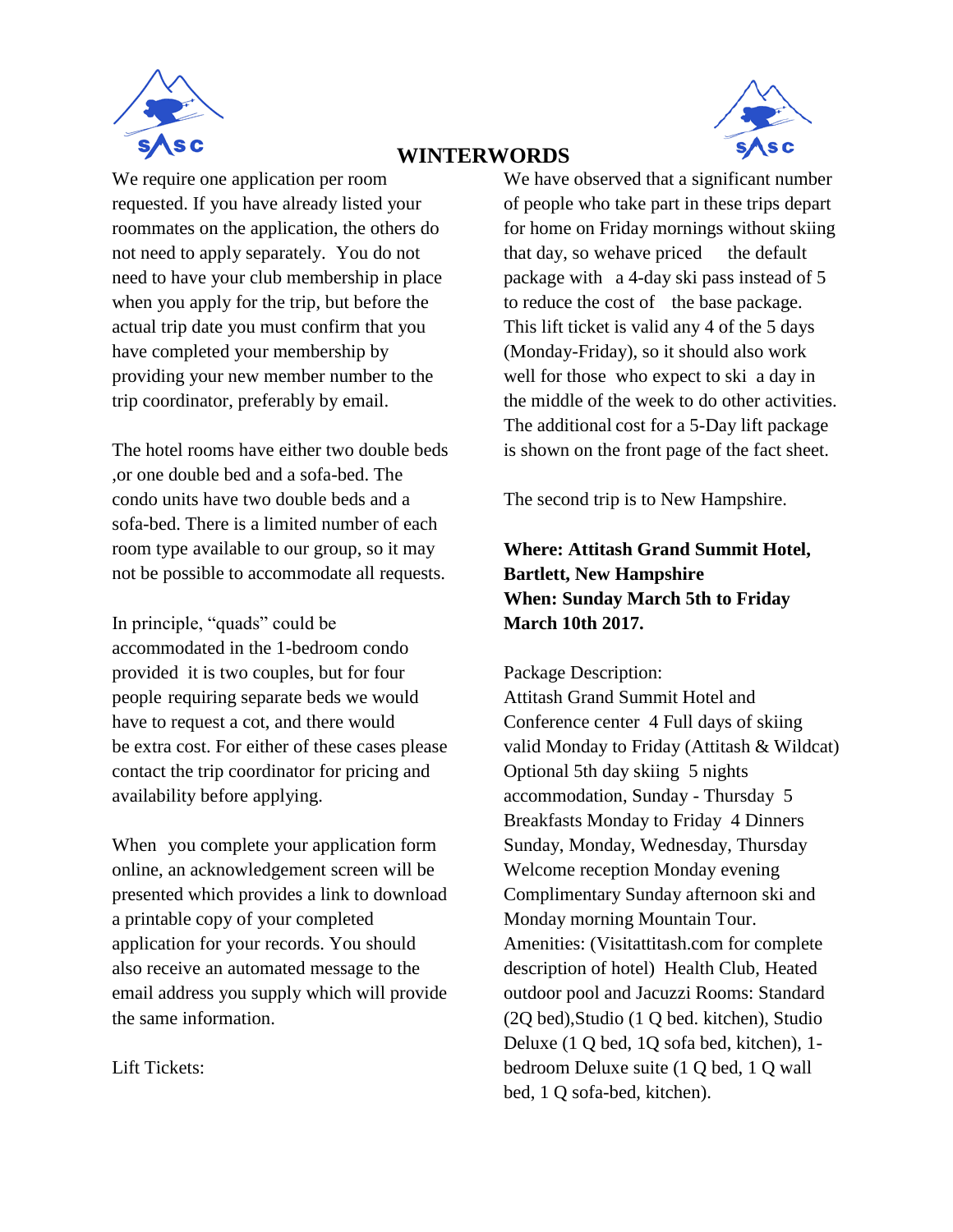



Pricing(US\$ per person): Single:US \$898 Double:US \$609 Triple (suite): US \$532 Quad (suite): US \$494 For 5-day ski ticket add US \$28. Non-Skiers will pay US \$112 less.

Please complete the on-line Application before Friday December 23rd, 2016. Note that all applicants must be SASC members (skiing or social). Membersmust provide their membership numbers prior to March 5.

Payment: First payment (50% deposit) is required by Friday December 30th 2016. Final payment is due Friday February 17<sup>th</sup> 2017. Payments must be in US funds by Bank Draft, Money Order, or by cheque DRAWN ON A US DOLLAR ACCOUNT. DO NOT use Canadian accounts for payments in US dollars. Payments should be made to SKI ATLANTIC SENIORS CLUB and mailed to Allan Jost at 9 Bowsprit Close, Bedford NS, B4A 4A3 for arrival by the duedates.

For further information or questions contact Allan at 902-835-8532, or by email: [allan.jost@gmail.com](mailto:allan.jost@gmail.com) .

### Cancellation:

Deposit is non-refundable for cancellation after January 3, 2017. There is no refund for cancellations within 1 week of arrival.

To apply for the trip, use the on-line application form available from the Ski Trip page of the club website.

### Application Process:

We only require one application per room requested. If you have already listed your roommates on the application, the others do not need to apply separately.

You do not need to have your club membership in place when you apply for the trip, but before the actual trip date you must confirm that you have completed your membership by providing your new member number to the trip coordinator, preferably by email.

The Studio room has only a single Queen bed and is suitable for singles and couples. The other room types all have at least two beds (one of which may be a sofa-bed). Couples who prefer a particular room configuration should state that preference in the Comments box at the bottom of the form. There is a limited number of each room type available to our group, so it may not be possible to accommodate all requests.

In principle, "quads "can be accommodated in the 1-bedroom suite provided it is two couples (there are two queen beds), but if four people require separate beds we will have to request a cot for the fourth person.

When you complete your application form online, an acknowledgement screen will be presented which provides a link to download a printable copy of your completed application for your records. You should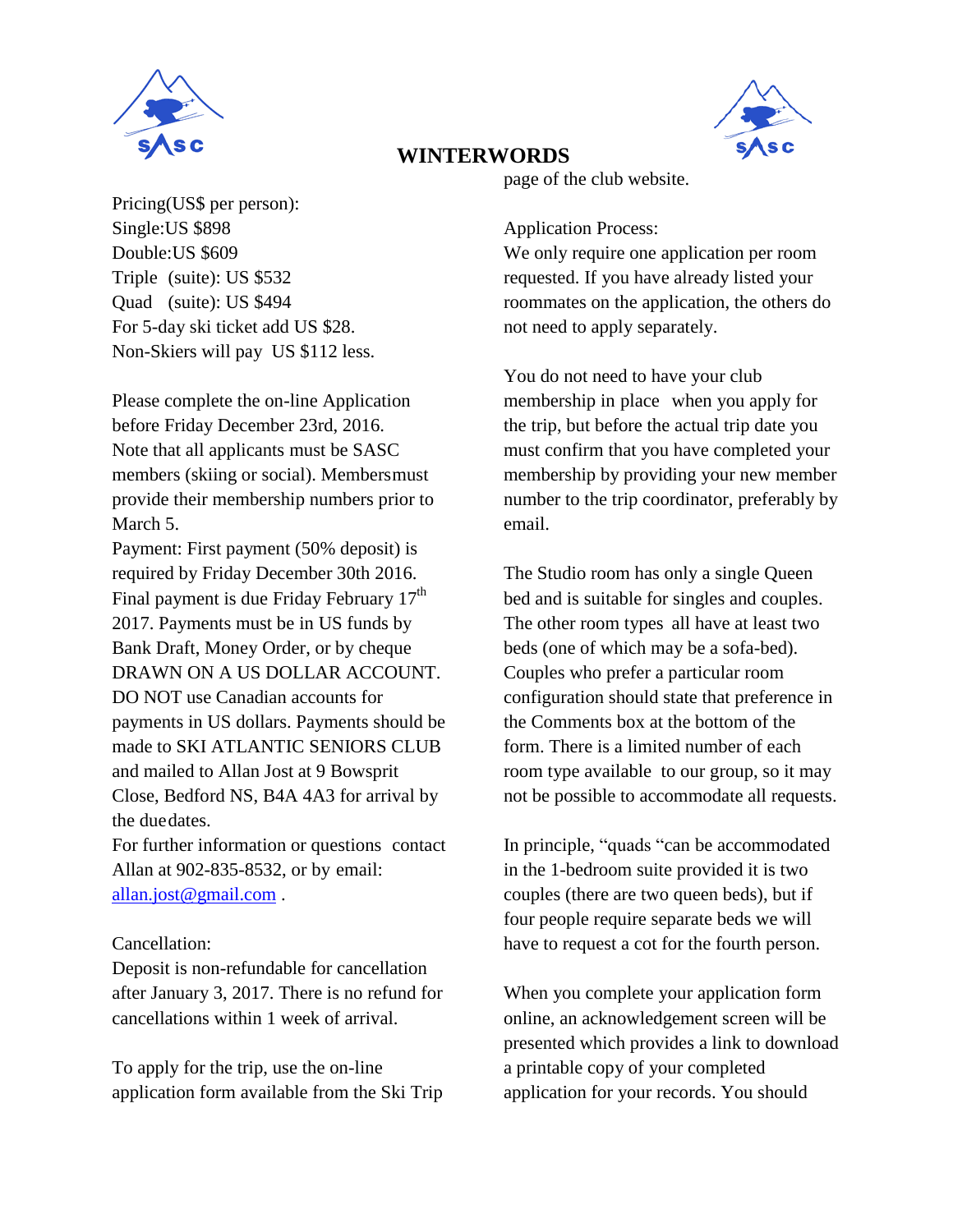



also receive an automated message to the email address you supply which will provide the same information.

### Lift Tickets:

We have observed that a significant number of people who take part in these trips depart from home on Friday mornings without skiing that day, so we have priced the default package with a 4-day ski pass instead of 5 to reduce the cost of the base package. This lift ticket is valid any 4 of the 5days (Monday-Friday), so it should also work well for those who expect to skip a day in the middle of the week to do other activities. The additional cost for a 5-Day lift ticket is shown on the front page of the fact sheet.

## **SASC GOLF TOURNAMENT**

The SASC Golf Tournament took place at the Algonquin Resort in St Andrew, NB on September 20 2016. We had a total of 40 participants, 40 for dinner and 32 golfers.

From all reports, members had a wonderful time. The view from the golf course was spectacular with a panoramic view of the ocean. Some members came the day before and some stayed the next day, visited minister's Island and everything St. Andrews has to offer.

The buffet dinner was delicious and the breakfast the next morning was outstanding.

Rebecca was our contact person at the hotel and went out of her way to be helpful and accommodating. We will have \$1000 return to us which was a holding fee.

Special thanks to Charlie for helping to coordinate the tournament and especially for handling the teams and the door prizes.

It was a successful tournament and a great way to meet with members before the snow flies. Congratulations to Cape Breton with an amazing 19 members participating in the tournament.

Judy Hawkins

### **SASC WENTWORTH MESSAGE**

On October 8th and  $9<sup>th</sup>$ , Wentworth celebrated Fall Festival of Colors.

On November  $19<sup>th</sup>$  there will be an Open House and Buy/Sell/Trade ski.

Kell Antoft Day at Wentworth is tentatively set for January  $19<sup>th</sup>$ . Members will be notified as soon as the date is confirmed. This date will also be placed on the SASC website.

# **SASC MARTOCK UPDATE**

Kel Antoft Days will be held at Martock on January  $17<sup>th</sup>$ , 2017.

Martock has undertaken lift and outside maintenance, more renovations to the lodge in the bar/Beavertails area as well as front siding and stucco and renovations to the back kitchen. They are ready for a great season!

### **SASC MONT FARLAGNE UPDATE**

Kel Antoft Days will be celebrated at Mont Farlagne on February  $16<sup>th</sup>$ .